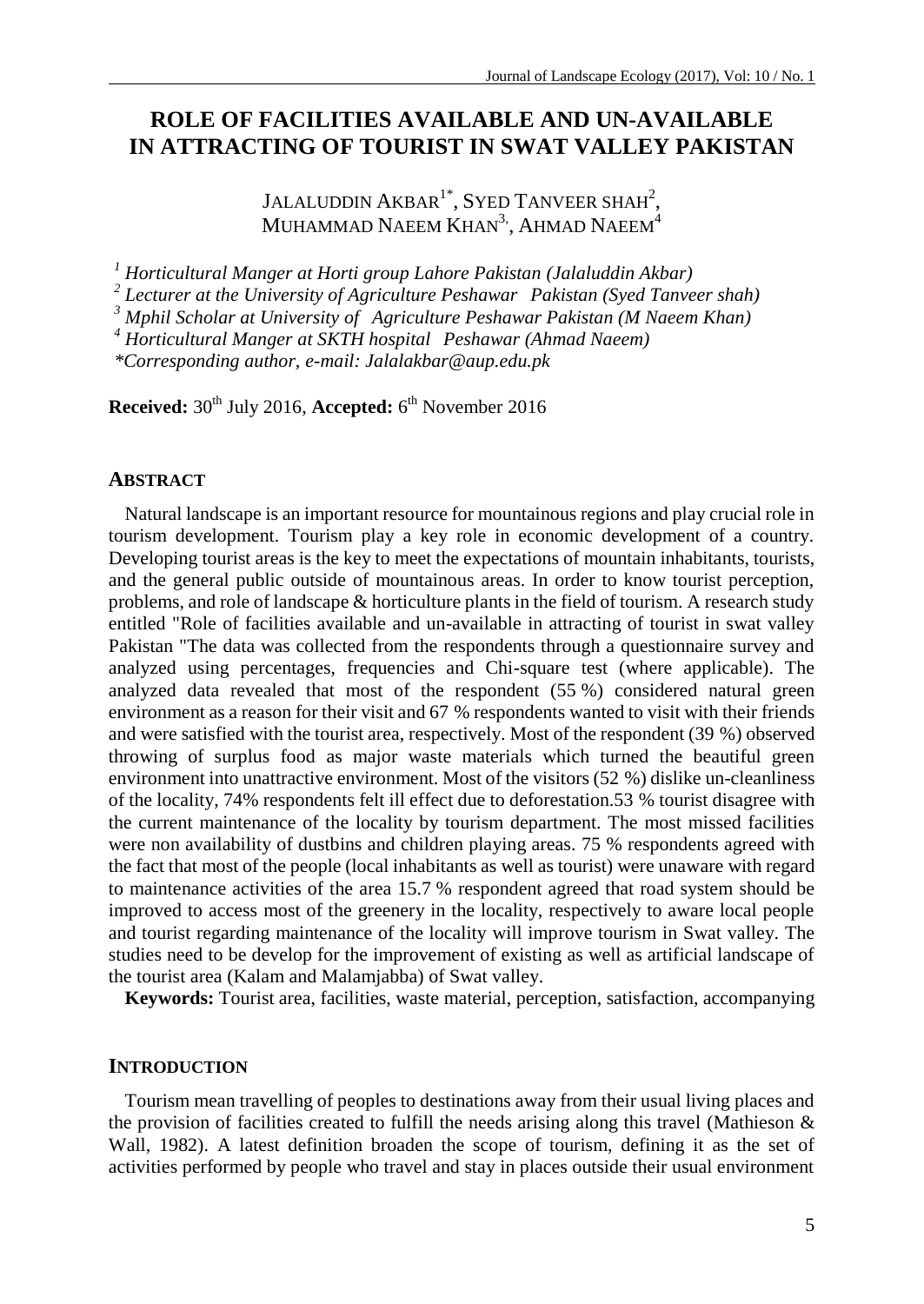Akbar J., Shah S.T, Khan M.N, Naeem A.: Role of facilities available and un-available in attracting of tourist in swat valley Pakistan

for not more than consecutive year, for leisure, business and other purposes (The European Commission, 2002). Tourism expect a significant part for a few countries in making social and monetary change and decreasing of destitution, through the obtainment of occupations and endeavors, establishment headway and charge salary. All around organized and supervised tourism can not simply make a basic responsibility of sensible progression, moreover make not all that decent occupations and produce trade opportunities (Gutierrez, 2012). However In any case, tourism can't act normally self-supporting since it depends upon the availability of natural ecosystem (Ahmad, 2012).

Tourism has four main principle parts "settlement" the fundamental segments of tourism. "Availability" implies by which a traveler can achieve the region where regular habitat are located."Amenities" implies the fundamental facilities provided in visitor resorts. Fascination implies a position of interest where voyagers are pulled in to visit, regularly for its intrinsic or displayed social worth, chronicled importance, characteristic or manufactured magnificence, or delight opportunities (Arjun, 2013).

Kaplan (1992) has carried out relevant studies to understand the reactions of people and the need for natural environments. Even wilderness areas have been affected by our forests and roads and physical facilities provided entertainment offered. Researchers on the role of nature or nature to influence people often refer to vegetation trees and park area, which is the fields and forests or cultivated atrium.

Swat valley situated in the Northwest part of Khyber Pakhtunkhwa, which is the most fascinating, precipitous and greener with streams, waterfalls and rivers. Its primary attractions incorporate valleys of Maindam, Bahrain, Malamjabba and Kalam. In this way, this locale is prevalent with trackers, mountain climbers and explorers and also skiing in winter at popular Ski resort of Malam Jabba (Pakistan tourism and travel guide, 2006).

Militancy and contradict militancy influenced the valley in each circle of life yet maybe the most noticeably bad harm done, among numerous, was to its tourism. As per an evaluation, the tourism business was influenced with lost more than 8 billion rupees in the most recent three years. Amid these barbarous years, sundry vacationer resorts to be specific Kalam, Bahrain, Miyadam, Madyan, Fiza Gat, MalamJabba and Murghzar were forsaken, miserable and singular. Nonetheless, after prosperous operation of Pakistan armed force, while destroying extremist, the valley has picked up its shape favoring tourism, which languished with 75 billion misfortunes over 2007 ahead with a prominent bit of Rs. 7.5 billion from inn industry (Khan, 2010).

Visitor perception and issues in relation to to facilities are noticeably composite. Even though a lot of emphasis has been put on facilities available in the tourist area from different perspective and on preferences of natural green environment in contrast to regular living places.Studies focusing on identification of people perception and problems. This has encouraged the current research study to test the theories about tourist perception, issues and problems to overcome tourist low frequency.

### **Objectives of research study:**

- $\triangleright$  To identify problem faced by visitor at the tourist area.
- $\triangleright$  To suggest the role of facilities available and facilities not available in increasing tourist frequency
- $\triangleright$  The literature work on the role of natural landscape toward improvement in tourism industry is reviewed as under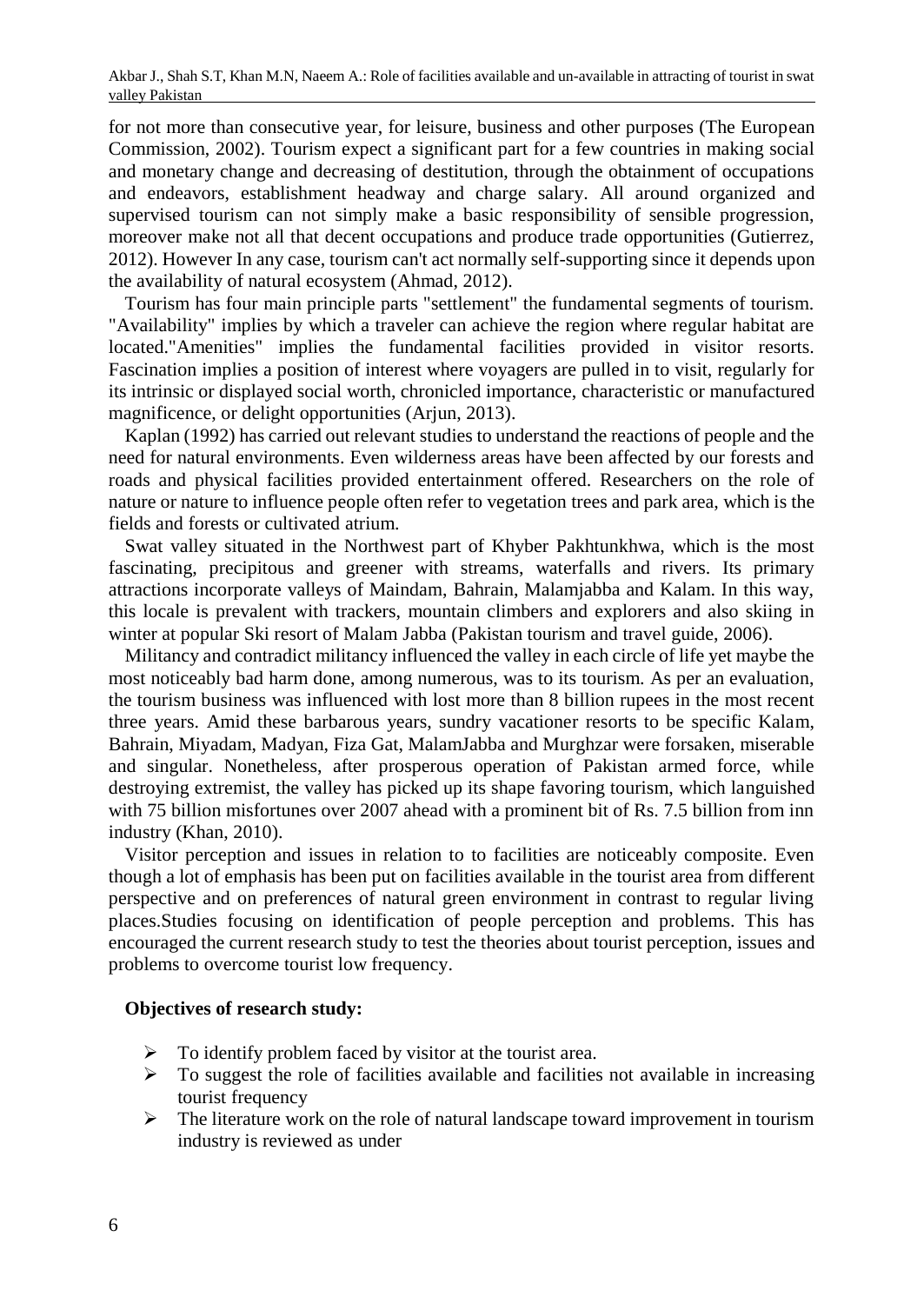- $\triangleright$  Kastenholz *et al.* (2012) studied marketing the rural tourism experience in Portugal's Central Region. They verified that past encounters of visitors in characteristic green environment in traveler resorts and the current supply of resources and facilities must be taken as key-components and considered in an incorporated point of view for giving impressive experiences.
- $\triangleright$  Arnberger & Eder (2011) in his study Coping as a Moderator of The Relation between Recreation Hassles and Hiker Satisfaction, includingsurveys were conducted on trails in Yangmingshan National Park in Taiwan. The study's outcomes demonstrated that the tourist perceptions of natural landscape emerge as a consequential implement for tourist destinations to identify the elements of the natural environment most esteemed by tourists and to change the experience offered to the visitors in recreational resorts. Number of studies have been led to decide tourists discernments about natural landscape and comprehend the effective significant of greenery involvement with recreational zones.
- Aranzabal *et al.* (2009) Integrating Landscape Analysis and Planning: A Multi-Scale Approach for Oriented Management of Tourist Recreation research was conducted in Linhares da Beira, Portugal. The exploratory findings uncovered that Environmental Management suggested that ecological quality are tourists territory assets that have turned out to be a piece of the tourism experience looked for by additionally requesting visitors and that to considered, characterized one of the principle goals of the destination administration to give quality memorable experience based upon natural environment.
- Clivaz (2008) studied living Terraced Landscapes-Perspectives and Strategies to Revitalized Abandoned Regions Ljubljana Slovenia. Research findings revealed that few parts of natural landscape in traveler destinations incorporates the change of natural quality by giving the view of the fascination, upgrades environment through the general beautification of the earth, enhances Infrastructure frameworks. Which gives financial benefits and ecological advantages, Preservation of fundamental environment by protecting nature and other recreational environment.
- $\triangleright$  Fredman & Lindberg (2008) paper present special focus: Mountain tourism Introduction. Tourism Economics conducted in Sweden. Confirm that natural landscapes and wildlife as well as their cultural attractions inhilly areasexiston earth are the fundamental destinations for amusement and tourism
- $\triangleright$  Jensen & Koch (2004) performed Forest Recreation Research in Denmark and its influence on Forest Policy in Scandinavia During his research they performed a series of recreation surveys which over the possibility to associatenatural environment recreation involvement over time Danish surveys revealed visiting to forests and natural green environment include a remarkable set of data about forest and natural landscape preferences.
- Buckley (2003) studied The Practice and Politics of Tourism and Land Management", in Nature-based Tourism, Environment and Land Management in Cambridge, study finding expressed that tourism predicated on regular habitats is an increasing universal industry with major monetary, festive and ecological results at both nearby and worldwide scales.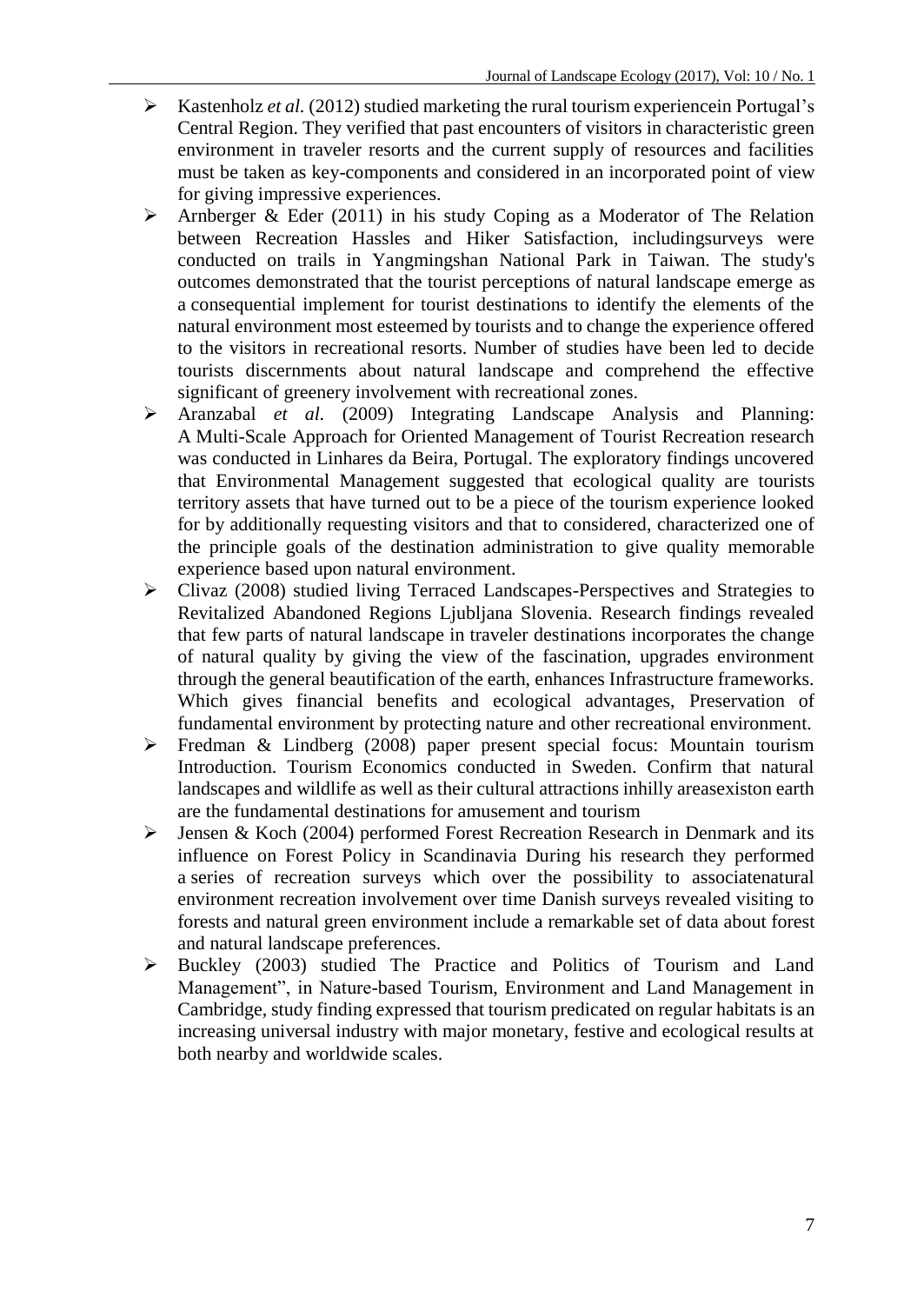## **MATETIALS AND METHODS**

## **Introduction to the topic**

Tourists from Swat valley (Kalam and Malamjabba) were interviewed to identify the perceptions, issues and concerns of tourist area in relation to improvement of tourism industry in Swat valley. The study adopted the quantitative method of data collection combined with the review of literature in order to gauge the views of tourism in Swat valley on the potential role of facilities in tourism development. The quantitative method also allows the gauge of data in numerical terms, using closed ended questionnaires. Data collected from tourist regarding perception, problem facing in the tourist area will help to improve and cover the current condition of the tourist locality. The study is important in order to to identify tourist views about natural landscape, and problems faced by tourist in tourist locality.

## **Research Questioners**

For the purpose of achieving goal of the study following questions wereincluded in questionnaire.

- A. Respondent profile
	- i. Age
	- ii. Gender
	- iii. Education
- 1. What are the main reasons for visiting tourist area?
- 2. How much time you have visited the tourist locality i.e. Kalam and Malamjabba?
- 3. Who is accompanying you for visiting tourist area?
- 4. Is natural greenery of the tourist area satisfied you?
- 5. Is the area free from waste materials?
- 6. If no, which types of waste materials you observed?
- 7. Which things you most disliked during your visit?
- 8. Do you feel any impact due to de-forestation?
- 9. Enlist facilities not available in the locality?
- 10. What is your suggestion to improve the tourist area (Kalam and Malamjabba) further?

## **Reason for selecting Swat valley as a case study**

To find out and analyze tourist perceptions, problems and role of horticulture in the field of tourism, the respondents were selected from two different location (Kalam, Malamjabba) in Swat valley. Reason for selecting Malamjabba and Kalam in Swat valley are,

- Areas under study were the top recreational resorts for tourist in Swat valley.
- Both have abundant natural greenery, river and mountains and ground cover.
- Survey site was in the same area (Swat) approximately similar in size to minimized population differences, distances and size on perception and problems. Therefore, most of the tourist prefers these areas (Kalam and Malamjabba. On the basis of improvement of tourism in Swat valley Kalam and Malamjabba were selected for research study.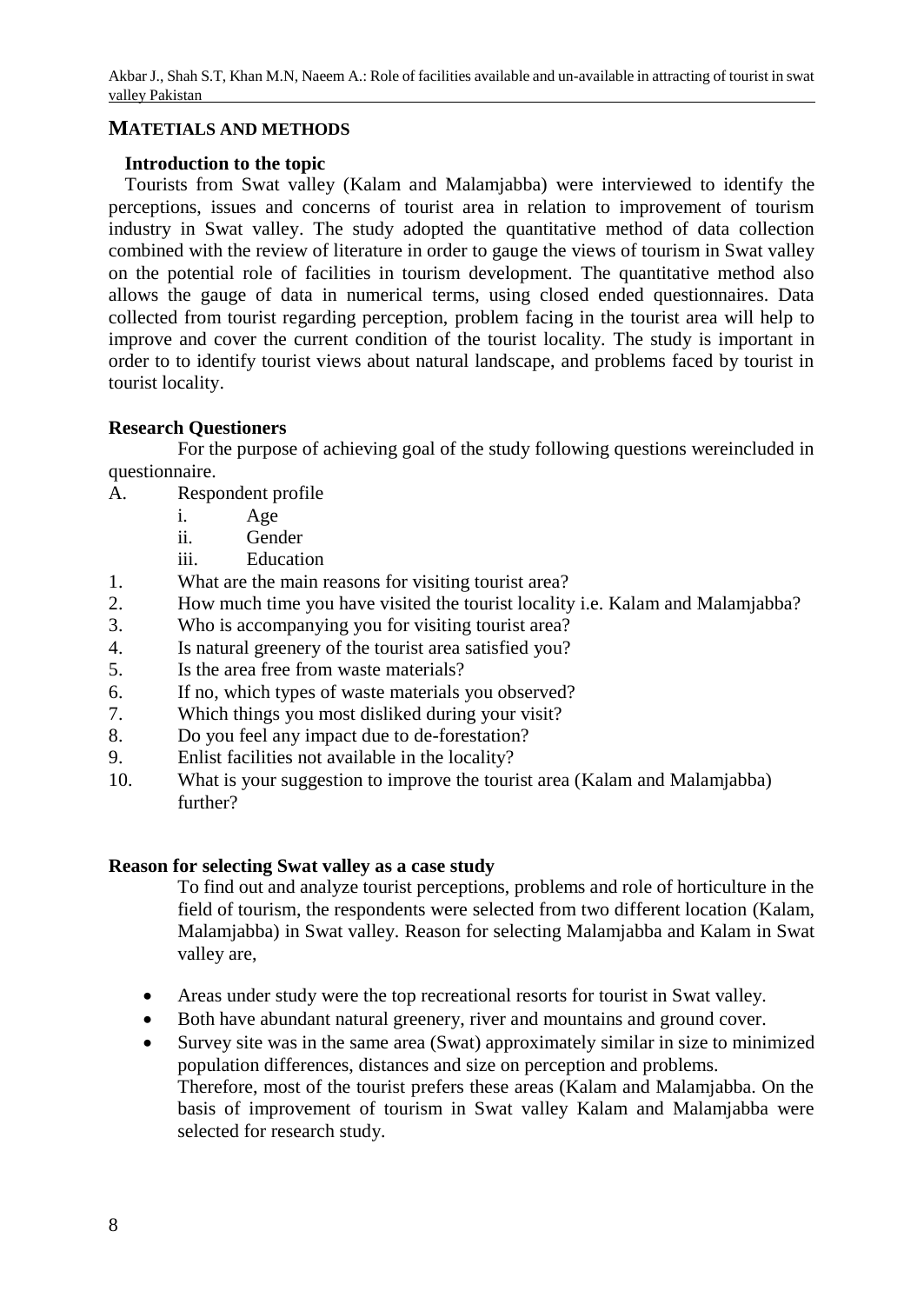## **Pilot survey**

Pilot survey was conducted in targeted area prior to undertake main survey. Ten tourists were randomly selected. Pilot survey was conducted

- To check the efficiency of the future survey,
- Helps to determine difficulties before commencing of main survey.
- Also to check whether language used in the questionnaire was understandable or not.

Based on analysis of this pilot survey the questionnaire was redesigned, putting the feedback recovered from the respondents. The revised questionnaire was used in main survey.

## **Sampling procedures**

Respondents were selected randomly from the tourist spots. The data were collectedfrom Kalam and Malamjabba visitors.Which was held in the month of July, August and September respectively? Some respondents were selected in group while otherswere individually. The nature of the survey was based on comparing variables due to which respondent were asked questions about natural green environment and give free hand to select their own choice.

## **Sample size**

In order to undertake the survey about "Role of natural landscape in boosting up tourism in swat valley.A sample of 300 respondents were selected from the tourist locality i.e. 150 each from Kalamand Malamjabba based on the visited frequency of the respondents. About 300 questionnaireswere distributed and all questionnaires were collected from the respondents.

## **Data analysis**

The collected from tourist area (Kalam and Malamjabba) was analyzed using Statistical package for the social sciences SPSS(V. 20) was used to analyze the data collected from touristresorts. Frequencies and percentages were also calculated by using SPSS as a tool, Chi-square test was applied where needed. (Zguner & Kendle, 2006)

## **RESULT AND DISCUSSION**

This chapter deals with the analysis, interpretation and discussion of the data collected from the selected respondents in the study area (Swat valley) through pre-tested questionnaire in the tourist resorts.

### **Respondent profile**

The data in Table 1 indicates percentages of different age groups with regard to their education levels and gender groups. Chi-Square test suggests that there is a cross association between the age groups in relation to gender and education. Most of the respondents (50.33 %) were adults. 49 % were teenagers and 0.7 % were senior citizens. Regarding education level 35.6 % (25.3 % teenagers, 10.3 % adults & 0 % senior citizen) were educated up to undergraduate level. While 14.3 % were educated up to secondary level. Gender also has a close association with age groups. 89.7 % respondents were male while 10.3 % were female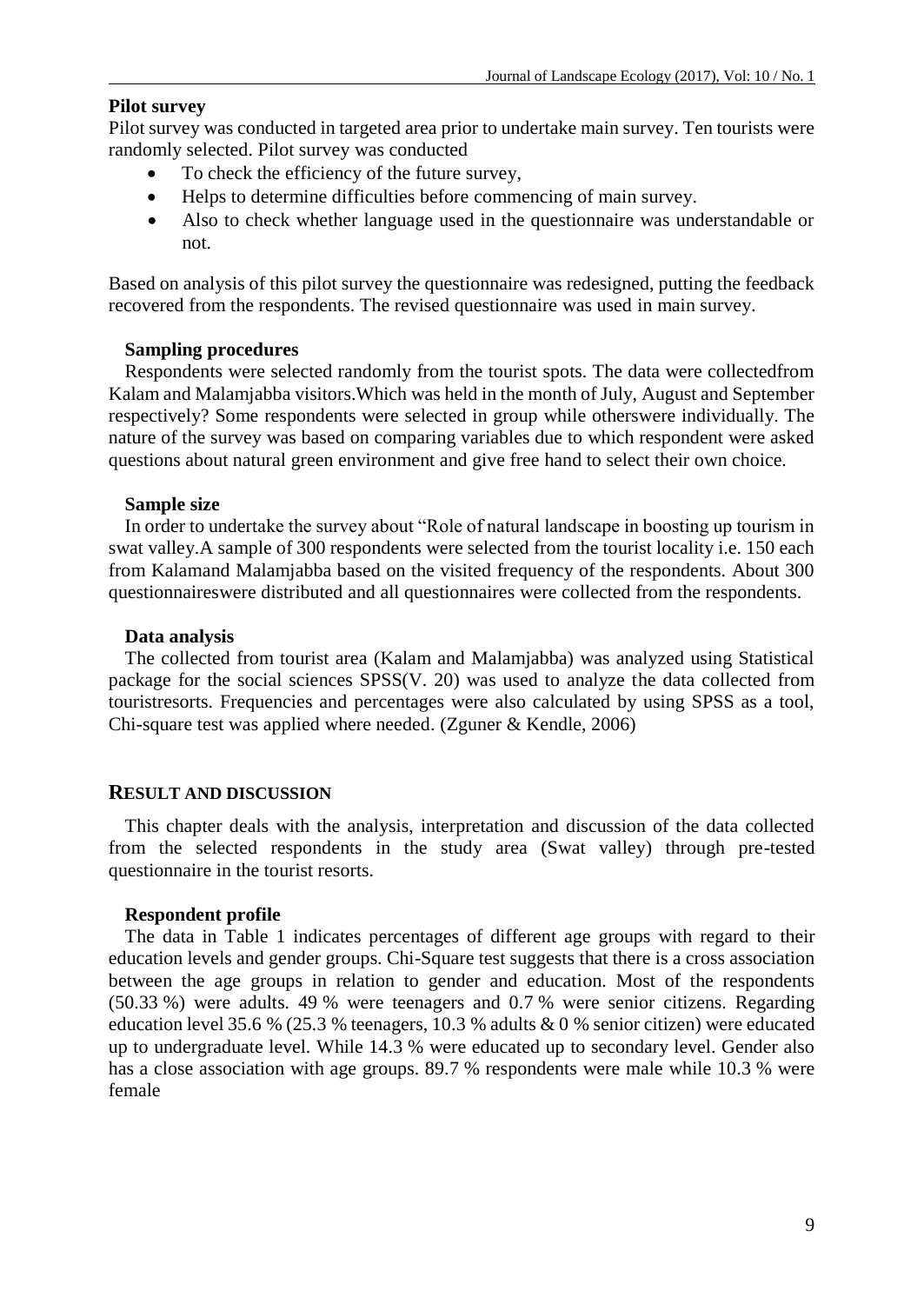|                             | Age groups                            |                              |                                                     |             |  |
|-----------------------------|---------------------------------------|------------------------------|-----------------------------------------------------|-------------|--|
| <b>Education levels</b>     | <b>Teenager</b><br>$13-19\frac{6}{6}$ | Adult<br>$20-59\binom{0}{0}$ | <b>Senior</b><br><b>Citizen</b><br>$60^{\circ}$ (%) | $Total(\%)$ |  |
| Secondary                   | 25(8.3)                               | 17(5.7)                      | 1(0.3)                                              | 43(14.3)    |  |
| Intermediate                | 46(15.3)                              | 21(7.0)                      | 1(0.3)                                              | 68(22.7)    |  |
| Under graduate              | 76(25.33)                             | 31(10.3)                     | 0(0.0)                                              | 107(35.6)   |  |
| Graduate                    | 0(0.0)                                | 82(27.3)                     | 0(0.0)                                              | 82(27.3)    |  |
| <b>Total</b>                | 147(49)                               | 151(50.33)                   | 2(0.7)                                              | 300(100)    |  |
| Gender                      |                                       |                              |                                                     |             |  |
| Male                        | 123(41.0)                             | 144(48.0)                    |                                                     | 2(0.7)      |  |
| Female                      | 24(8.0)                               | 7(2.3)                       |                                                     | 0(0.0)      |  |
| <b>Total</b>                | 147(49.0)                             | 151(50.33)                   |                                                     | 2(0.7)      |  |
| <b>Chi Square:</b><br>41.64 |                                       | $P-value: 0.00$              |                                                     |             |  |

## **Table 1: Respondents profile in relation to education levels and gender groups**

**Chi-square: 11.219 P-value: 0.004**

### **Reasons for visiting tourist areas**

Generally people visit tourist area for several reasons. Respondents were specifically asked to identify the reasons for their visit in relation to gender groups.

Chi-square test shows a significant association between the reason for visiting tourist place and gender groups. The respondents were asked about thereason for their visit to know and improve the tourist areas. It is clear from the Table 2 that most of the respondents 55.3 % (53 % male, 2.3 % female) suggested that the reason for their visit to the tourist place is because of Natural green environment, followed by 21.3 % (19 % male, 2.0 % female) were the opinion that they visited for the reason of outing and relaxation during their visit to the tourist area, while 9.6 % respondents suggested other (Picnic, hiking, photography etc).

The reason for choosing, Natural green environment of the tourist locality by the majority of the respondents is because natural greenery, beauty and scenic views created an enabling environment of achieving relaxation and enhanced physical health. By providing access to natural environment, improves and maintains human health and well being both at an individual and community level Area with high-value natural resources like forest, ground cover, trees, shrubs, mountains, unique flora and fauna, and great scenic beauty attracts tourists, Open greenery is the best place where people can understand the knowledge about the plants and much about the ecology.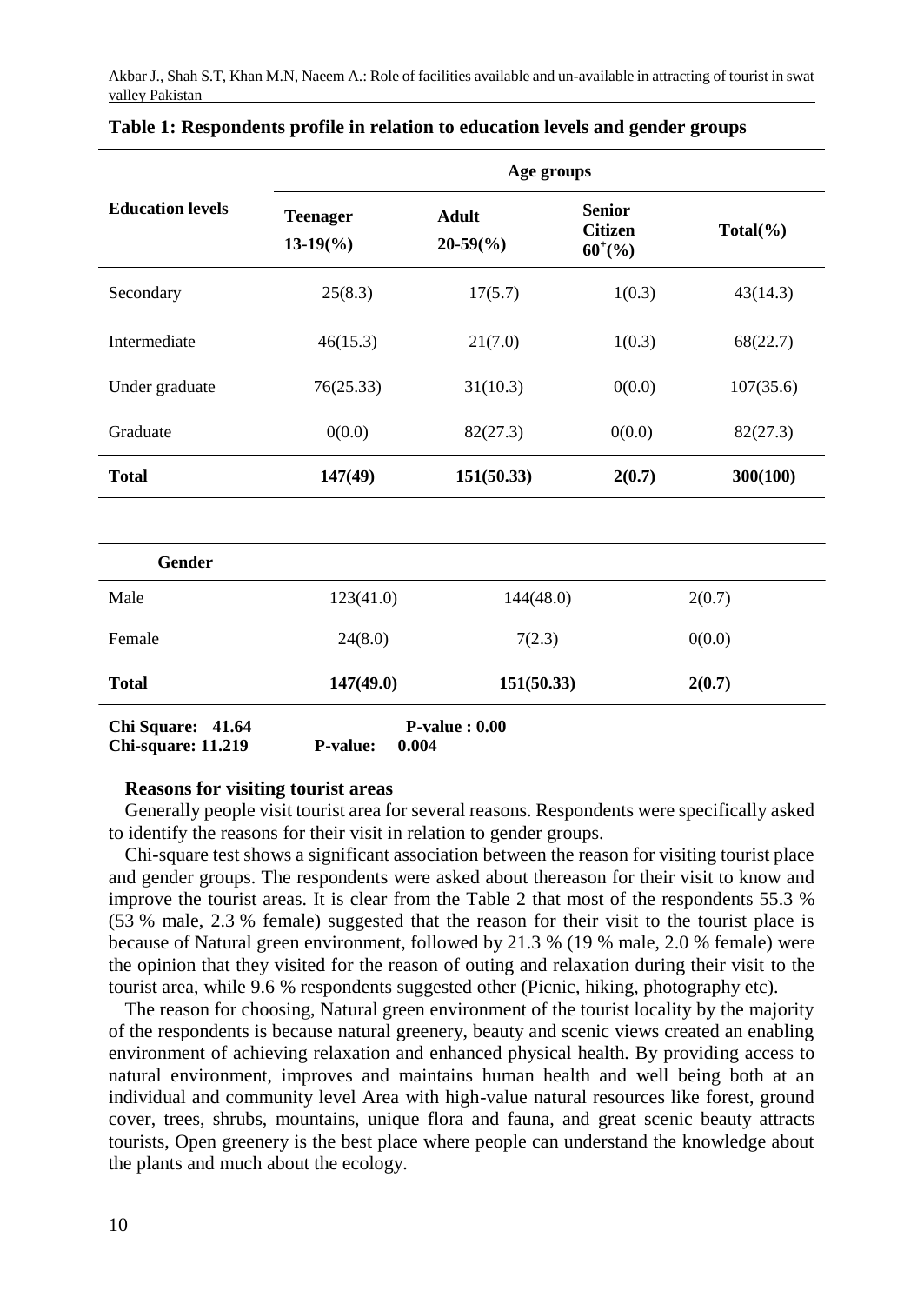Comparative results were given by hartig (1991) that the nearness of regular landscape can affect on the human personality. Researcher also recommended that other than changes in physical wellbeing, exercise in greenery improve mental health.Studies have found that recreational activities performed in a natural green environment resulted in improvement in self-esteem and mood (Pretty *et al*., 2007).

Related results were found by Browne (1992) determined that among tourist resorts, area with pleasant andlandscaped grounds were important (48.5 %) or essential (50.5 %) to 99 % of the residents. The naturallandscape was given as the most important reasons for selecting the particular locality.

|                             | Gender       |                |               |  |  |
|-----------------------------|--------------|----------------|---------------|--|--|
| <b>Reasons for visiting</b> | Male $(\% )$ | Female $(\% )$ | Total $(\% )$ |  |  |
| Natural green environment   | 160(53)      | 7(2.3)         | 167(55.7)     |  |  |
| Outing and relaxation       | 58(19.3)     | 6(2.0)         | 64(21.3)      |  |  |
| Visiting relatives          | 12(4.0)      | 1(0.3)         | 13(4.3)       |  |  |
| Friends                     | 16(5.3)      | 11(3.7)        | 27(9.0)       |  |  |
| Others                      | 23(7.66)     | 6(2)           | 29(9.6)       |  |  |
| <b>Total</b>                | 269(89.7)    | 31(10.3)       | 300(100)      |  |  |

#### **Table 2: Reasons for visit in relation to gender groups**

**Chi-square: 39.88 P-value: 0.00**

#### **Visitor frequency to the tourist area**

Frequency of the tourist is directly proportional to the maintenance and facilities of the tourist locality. Adequate facilities and well developed maintenance of the locality ensure more frequent visit. Respondents were asked about their visit frequency to find out the number of times they visited the tourist locality.

Chi-square test showed anon significant association between frequencies of respondent in relation to gender groups. However, majority of the respondents 35 % (32.3 % male,2.7 % female) visited tourist area only once followed by 20 % (13.7 % male and 3.7 % female) visited 3 time with the lowest percentage.

The reason behind lowest percentage of visiting tourist area is because of poor road system, transportation and lack of basic facilities like accommodation, cleanliness program and lack of food shop.

Related results were found by Tribe *et al.* (2000) stated that sustainable tourism administration can result in maximizing the tourist frequency visit to the tourist resorts. Therefore the tourism department ought to take care in securing natural landscape, minimizing ecological impact, giving fundamental facilities and take caring of natural beautifications.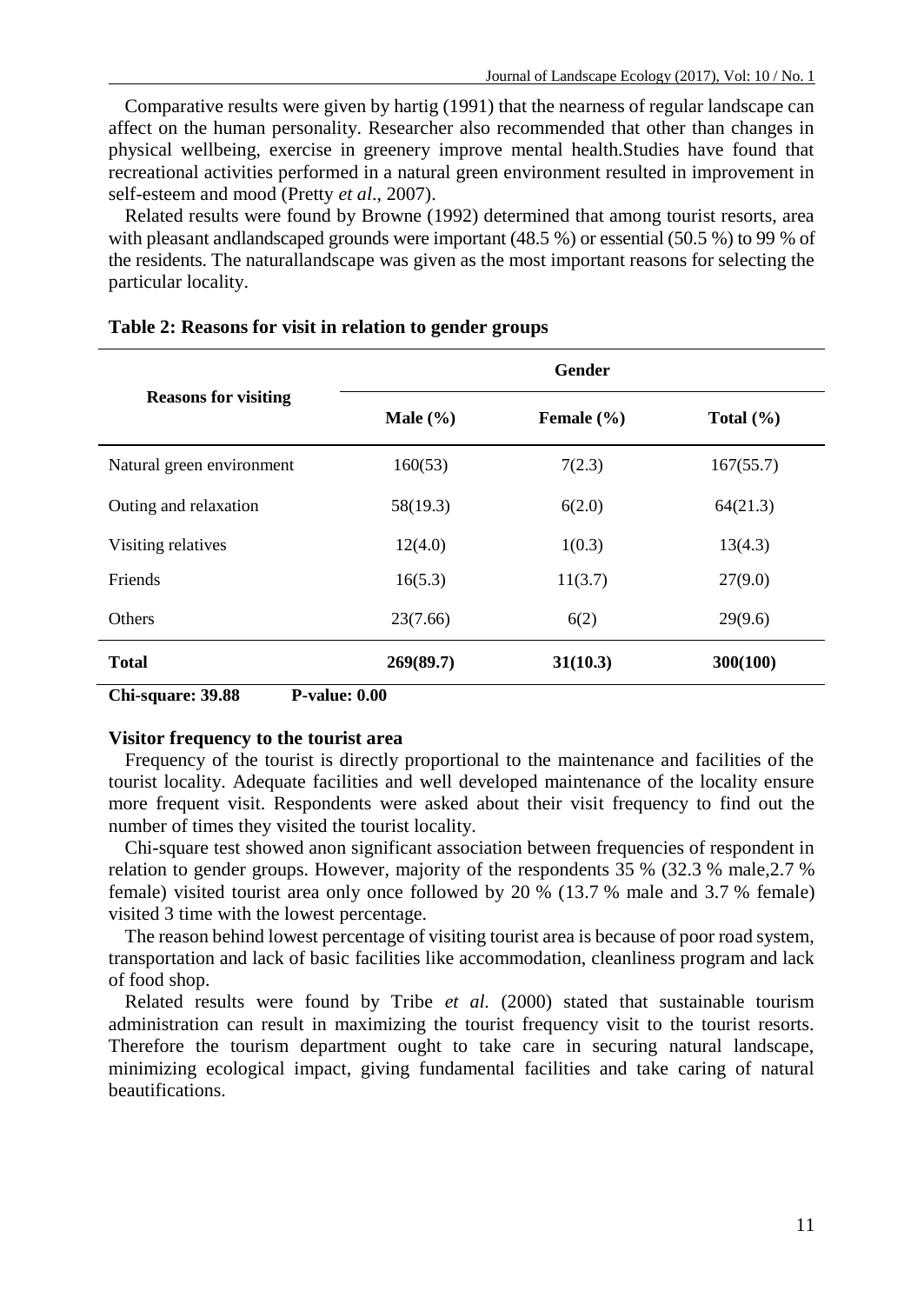| <b>Visiting frequency</b> | Gender       |                      |               |  |  |
|---------------------------|--------------|----------------------|---------------|--|--|
|                           | Male $(\% )$ | Female $(\% )$       | Total $(\% )$ |  |  |
| $Ist$ Time                | 97(32.3)     | 8(2.7)               | 105(35)       |  |  |
| $2nd$ Time                | 59(19.7)     | 4(1.3)               | 63(21.0)      |  |  |
| $3rd$ Time                | 50(16.7)     | 11(3.7)              | 61(20.3)      |  |  |
| More times                | 63(21.0)     | 8(2.7)               | 71(23.7)      |  |  |
| <b>Total</b>              | 269(89.7)    | 31(10.3)             | 300(100)      |  |  |
| Chi-square: 5.84          |              | <b>P-value: 0.11</b> |               |  |  |

## **Table 3: Tourist visit frequency in relation to gender groups**

### **Respondents Accompany for the tourist resorts**

Traveling especially to a tourist area alone is very difficult and when someone is along with making the journey very good, so in similar manner respondents were specifically asked to mention the people who accompanied him to the tourist area or they visited to the tourist place alone.

Table 4 represents the company of the respondents to the tourist places in relation to gender groups. Chi-square test shows the significant association between tourists accompanying in relation to gender groups. Majority of the respondents 67.7 % (65 % male and 2.7 % female) visited to the tourist area along with friends to the tourist resort, followed by 23.66 % visited along with their families and 8.7 % male visited alone.

The reason behind the majority of the respondent's visited with their friend is because of most of the respondents were from different education groups wanted to visit with their universities, colleges and school friends. Less number of female visited tourist areas due to their culture gap.

Vos (2007) noticed that there is a pattern among visitor far from normal living places having groups tour to individual recreational tours, regularly joined by family and companions. Comparative finding were found by Kumar *et al*. (2009) as per their results tourism likewise offers adventure alongside companions to meet fascinating individuals, make kinships, find out about the world, and open themselves to new points of view.

|  | Table 4: Respondents Accompany in relation to gender groups |  |  |  |  |  |  |
|--|-------------------------------------------------------------|--|--|--|--|--|--|
|--|-------------------------------------------------------------|--|--|--|--|--|--|

| <b>Accompany</b>  | Gender       |                      |               |  |  |
|-------------------|--------------|----------------------|---------------|--|--|
|                   | Male $(\% )$ | Female $(\% )$       | Total $(\% )$ |  |  |
| Friends           | 195(65)      | 8(2.7)               | 203(67.7)     |  |  |
| Family            | 48(16.0)     | 23(7.6)              | 71(23.66)     |  |  |
| Alone             | 26(8.7)      | 0(0.0)               | 26(8.7)       |  |  |
| <b>Total</b>      | 269(89.7)    | 31(10.3)             | 300(100)      |  |  |
| Chi-square: 28.95 |              | <b>P-value: 0.00</b> |               |  |  |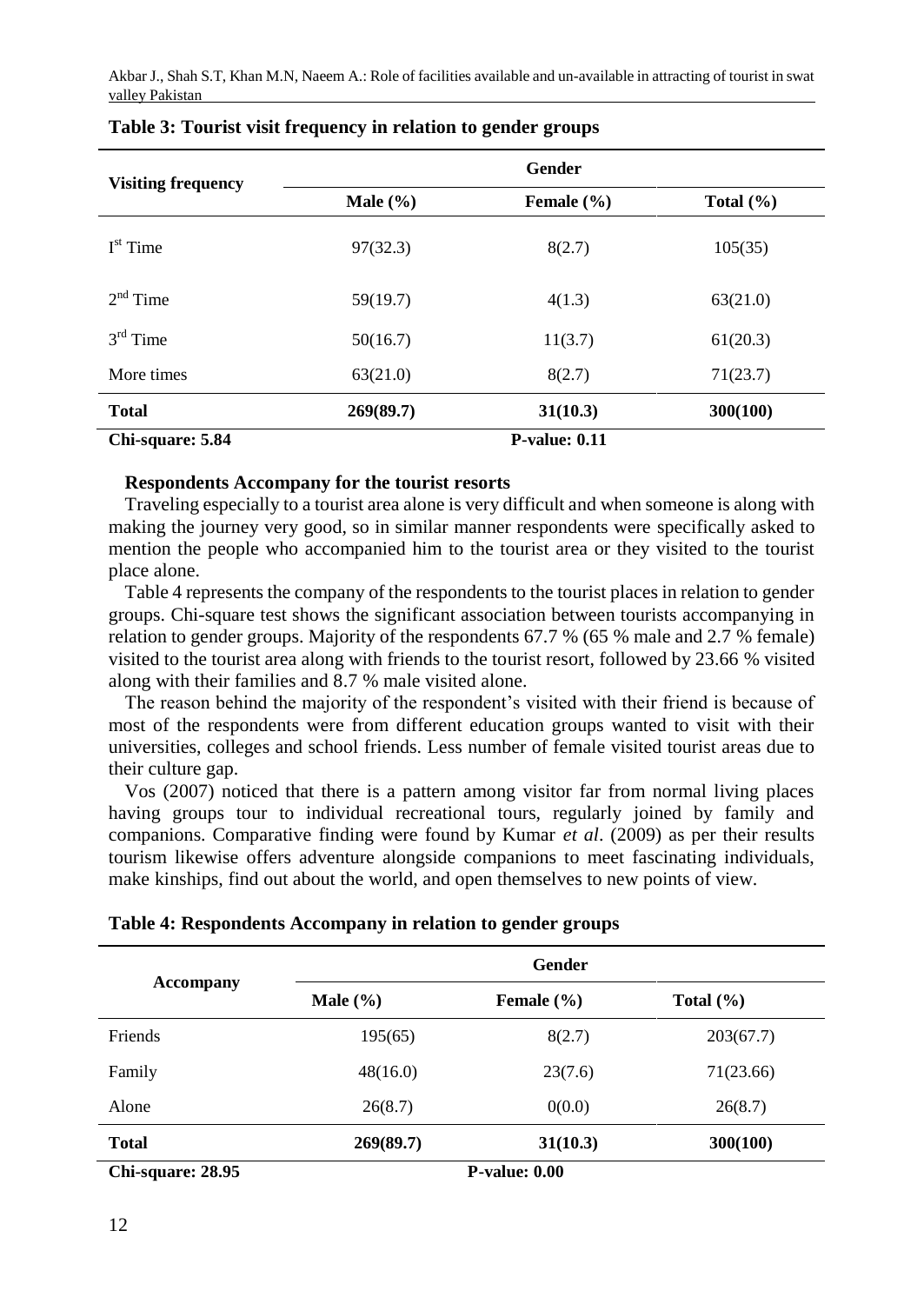#### **Satisfaction level about natural greenery of the tourist area**

Most of the people are attracted by natural landscape. A number of studies shown that natural green environment can improve human physical and mental health which meet their expectation. Respondents were asked about their overall satisfaction from natural green environment in relation to gender groups. Chi-Square test shows significant difference between overall expectations from natural greenery in relation to gender groups. Most of the visitors 76 % (74 % male, 2.3 % female) strongly agree with the opinion that natural green landscape meets their satisfaction. Similarly 16 % selected disagree.

The reason for agreeing with the satisfaction from natural greenery of the tourist resorts is because people generally prefer those area which they have a good time and they can need artificial environment &busy schedule, so natural greenery is the only and known fact through which people can relax mentally as well as physically. Natural greenery in tourist place plays a vital role in the attraction of people to that place. If the environment of the tourist locality is good so people can visit to those area, where greenery is present. Most of the respondents were satisfied with natural greenery of the tourist place, which strongly confirm that Natural greenery play a vital role the attraction of visitors.

The present result was confirmed by Bigné & Andreu (2004) defined various elements are required for visitor fulfillment with a specific destination that includes the desires created before and during the outing from the greenery, ground spread, and also the traveler's impression of the administration got.

Chi & Qu (2008) distinguished seven destinations properties which create visitor fulfillment. It incorporates attractions, occasions and exercises, characteristic scene and access to normal greenery. In one of the studies directed in Southern Italy.

#### **Observation and types of waste Material in tourist area**

Waste materials degrade the beauty of natural green environment which made the attractive greenery to unattractive. Well clean environment free from waste materials ensure more tourist visits. Table 5 shows tourists observed waste materials and types of waste materials. Chi-Square test suggests that there is a significant difference between observed waste materials in relation to types of waste materials.

Majority of respondents 55.7 % of the respondents were strongly agreed with the opinion that ground cover was not free from waste materials while the lowest percentage 4.3 % of the respondents disagreed with the opinion that ground cover are not free from waste material.

The reason behind majority of people agree with the opinion that ground covers were not free from waste material isbecause majority of people visit for picnics. They bring food and other stuff with them. They leave surplus foods over the groundcovers which decreases the beauty of tourist areas.Thereis a trend of utilizing different types of cold drinks and also poly ethane bags in the tourist places. Most of the visitors leave the remaining canes, polyethene bags and other wrapping materials after utilization, which makes the environment un-clean.

Brian (1995) indicated that waste materials considered a standout amongst the most antagonistic ecological effects made by visitors in the tourist resorts. They leave more sum of waste materials, a lot of which become rotted like surplus food waste which make disturbing effect in the locality.

Tribe *et al*. (2000) demonstrated that in-appropriate waste administration can bring about regular scene degradation and loss of aesthetic value of the tourist locality.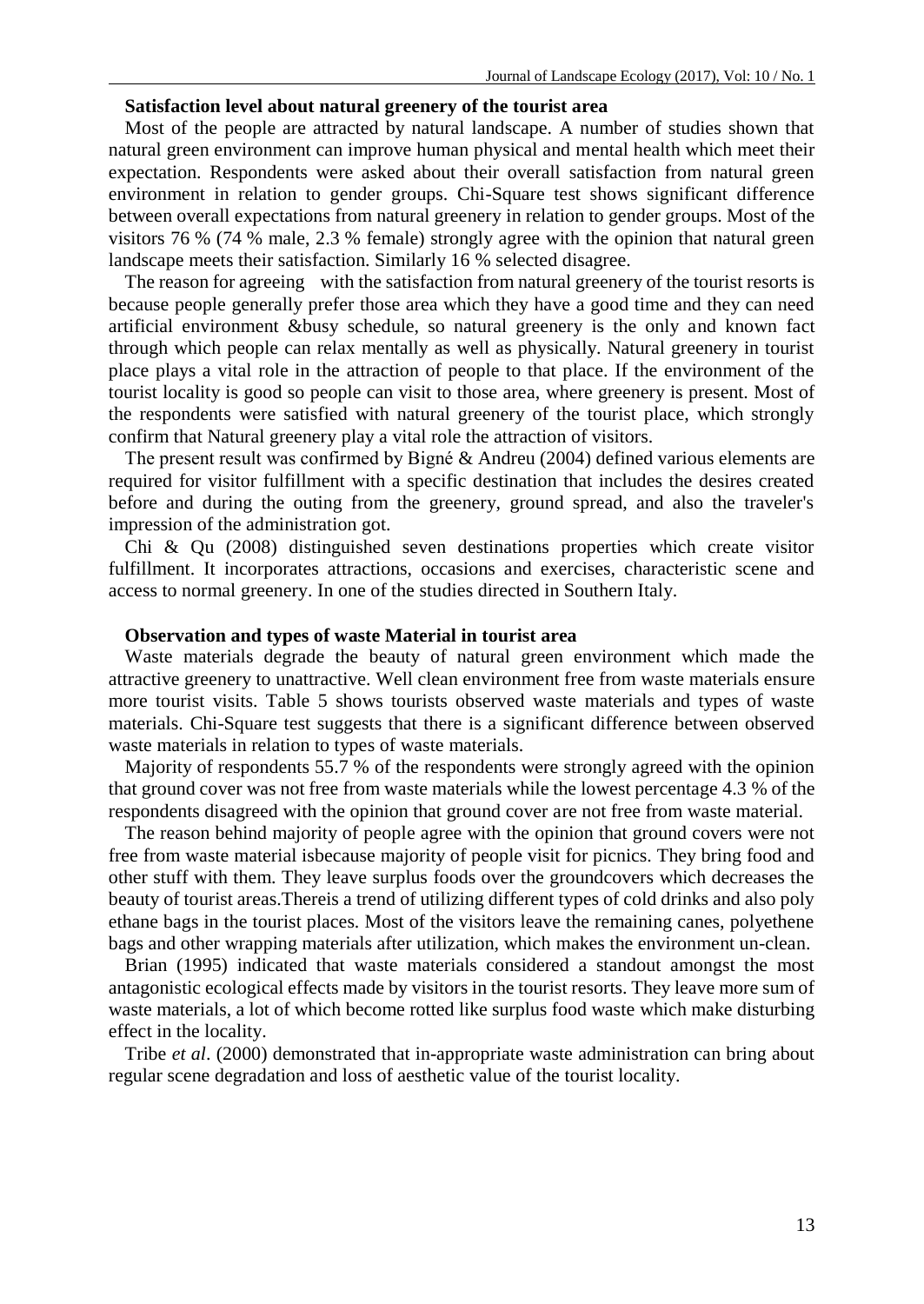|                                |                                        |                            | <b>Types of waste</b>             |                                | materials |  |  |
|--------------------------------|----------------------------------------|----------------------------|-----------------------------------|--------------------------------|-----------|--|--|
| waste materials<br>observation | <b>Throwing</b><br>of foods<br>waste % | <b>Beverages</b><br>cane % | Poly<br><b>Ethane</b><br>bags $%$ | <b>Wrapping</b><br>materials % | Total %   |  |  |
| <b>Strongly Agree</b>          | 79(26.3)                               | 26(8.7%)                   | 55(18.3)                          | 7(2.3)                         | 167(55.7) |  |  |
| Agree                          | 15(5.0)                                | 16(5.3)                    | 21(7.0)                           | 12(4.0)                        | 64(21.3)  |  |  |
| Undecided                      | 11(3.6)                                | 5(1.6)                     | 11(3.6)                           | 2(0.7)                         | 29(9.6)   |  |  |
| Disagree                       | 9(3.0)                                 | 8(2.7)                     | 10(3.3)                           | 0(0.0)                         | 27(9.0)   |  |  |
| Strongly<br>Disagree           | 5(1.7)                                 | 4(1.3)                     | 4(1.3)                            | 0(0.0)                         | 13(4.3)   |  |  |
| <b>Total</b>                   | 119(39.7)                              | 59(19.7)                   | 101(33.7)                         | 21(7.0)                        | 300(100)  |  |  |
| Chi-Square:<br>10.175          |                                        |                            | <b>P-value: 0.03</b>              |                                |           |  |  |

|  | Table 6: Observation of waste materials in relation to types of waste materials |  |  |  |  |  |  |  |
|--|---------------------------------------------------------------------------------|--|--|--|--|--|--|--|
|--|---------------------------------------------------------------------------------|--|--|--|--|--|--|--|

## **Most disliked feature in tourist area**

Respondents were asked about which thing they most dislike during their visit in relation to different age groups. Chi-square test shows significance association between more dislike during their visit in relation to different age groups. Most of the respondents 52 % dislike un cleanliness, 16 % dislike deforestation and 14 % respondent dislike noise.

The reason behind with most of the respondent dislike Un-cleanliness condition of the locality because most of the visitor comes with their families and including children. Children's are unaware of cleanliness, due to unawareness and lake of cleanliness program the throw waste materials directly on groundcovers which makes the tourist area unpleasant. The purpose of their visit has to enjoy natural green and clean environment, if there is lack of cleanliness program defiantly tourist will dislike attractive locality.

|                     | Age groups                            |                             |                                           |             |  |
|---------------------|---------------------------------------|-----------------------------|-------------------------------------------|-------------|--|
| <b>Dislike</b>      | <b>Teenager</b><br>$13-19\frac{6}{6}$ | Adult<br>$20-59\frac{6}{6}$ | <b>Senior</b><br>Citizen $60^{\circ}$ (%) | $Total(\%)$ |  |
| <b>Noise</b>        | 29(9.7)                               | 12(4.0)                     | 1(0.3)                                    | 42(14.0)    |  |
| Lack of maintenance | 11(3.66)                              | 42(14.0)                    | 0(0.0)                                    | 53(17.66)   |  |
| Un cleanliness      | 75(25)                                | 81(27)                      | 1(0.3)                                    | 157(52.33)  |  |
| Deforestation       | 32(10.7)                              | 16(5.3)                     | 0(0.0)                                    | 48(16.0)    |  |
| <b>Total</b>        | 147(65.3)                             | 151(34.0)                   | 2(0.7)                                    | 300(100)    |  |
| Chi-Square: 10.17   |                                       |                             | <b>P-value: 0.03</b>                      |             |  |

| Table 7: Respondent choice for the most dislike feature of the tourist locality in relation |  |
|---------------------------------------------------------------------------------------------|--|
| to different age groups                                                                     |  |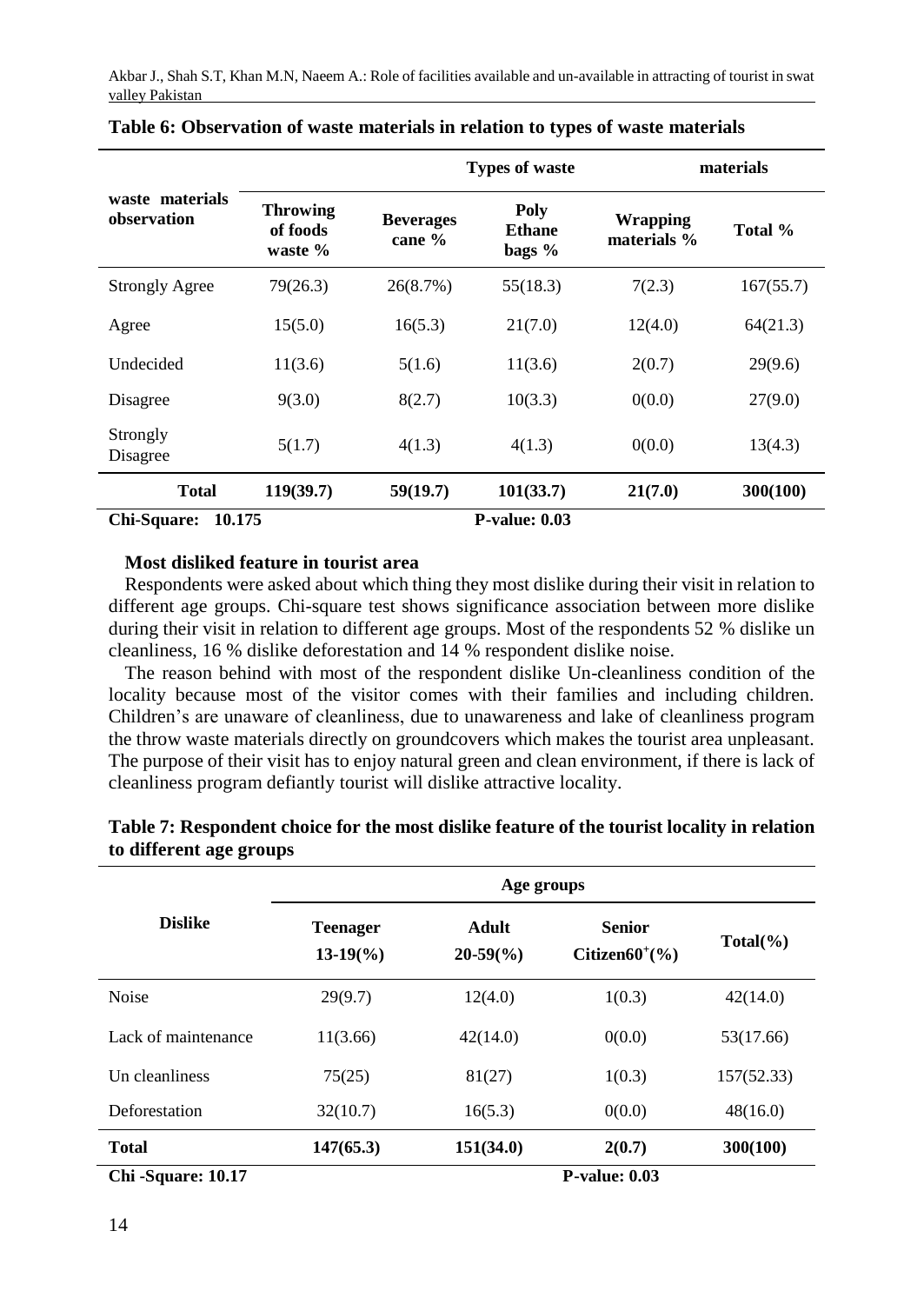Harris & Sachau (2005) founded that cleanliness conveys extraordinary significance in the traveler resorts, as it can possibly affect tourist entries, proper cleanliness program by tourist department ensure intention of the visitor to revisit the tourist resorts.

### **Visitor views about de-forestation in tourist locality.**

Forests, woodlands, and trees provide "amenity services". These attract people to visit tourist areas, improve natural landscapes and provide opportunities for recreation and tourism. Respondent were asked about ill effect due to de forestation in the tourist resorts. Chi-square test shows significant difference between ill effect due to deforestation in relation to age groups. Table 8 shows the tourist opinion about bad effect due to decrease in number of trees. Majority of respondent (74.3 %) feel ill effect over their mind followed by 25.7 % fell no ill effect due to deforestation.

People felt ill effect due to deforestation is because most of the visitor came from urban areas with negligible amount of trees and abundance noise. Forest provides green, peaceful and salience environment that's why people dislike deforestation. Well managed and maintainedthe trees of the tourist areas ensure providing benefit to the local residents and visitors. Properforest management should control deforestation (SAF, 2002).Similar results was determined from national forest survey (1991) according to survey findings visitorprefer toursto that areas if the trees and ground cover were more in the tourist locality.

|                      | Ages level                            |                             |                                           |             |  |  |
|----------------------|---------------------------------------|-----------------------------|-------------------------------------------|-------------|--|--|
| <b>Bad impact</b>    | <b>Teenager</b><br>$13-19\frac{6}{6}$ | Adult<br>$20-59\frac{6}{6}$ | <b>Senior</b><br>Citizen $60^{\circ}$ (%) | $Total(\%)$ |  |  |
| Yes                  | 135(45.0)                             | 86(0.7)                     | 2(0.7)                                    | 223(74.3)   |  |  |
| N <sub>0</sub>       | 12(4.0)                               | 65(21.3)                    | 0(0.0)                                    | 77(25.7)    |  |  |
| <b>Total</b>         | 147(65.3)                             | 151(34.0)                   | 2(0.7)                                    | 300(100)    |  |  |
| 9.074<br>Chi-square: |                                       |                             | <b>P-value:</b><br>- 0.01                 |             |  |  |

#### **Table 8: Tourist views about de-forestation in relation to different age groups**

### **Missing facilities in tourist locality**

Major problems facing by the tourism industry in swat valley is the provision and maintenance of those facilities mentioned as cleanliness program, foods and cold drink shops, children playing areas and transportation etc. Respondent were asked about which facility were most felt in the visitor locality. Chi-Square test shows significant different between missing facilities in relation to different age groups 31 % respondent wanted children playing area in the tourist areas followed by 20.3 % needed dustbin in the tourist locality, similarly 5.0 % respondents required food and cold drinks shops. The reason behind most of the respondent wanted dustbin in the tourist locality is because un-cleanliness of the tourist locality is due lack of cleanliness facilities and dustbin, which makes the natural green environment unattractive. Tourism include recreational activities undertaken during travel from home or work for the leisure and enjoyment, and the facilities that cater to the needs of the tourist (Mathieson & Wall, 1982). Similar results was confirmed by Gartner (1996) results showed that the development of facilities needed to support the tourism industry are both immediate and gradual. Facilities to be developed associated with tourism include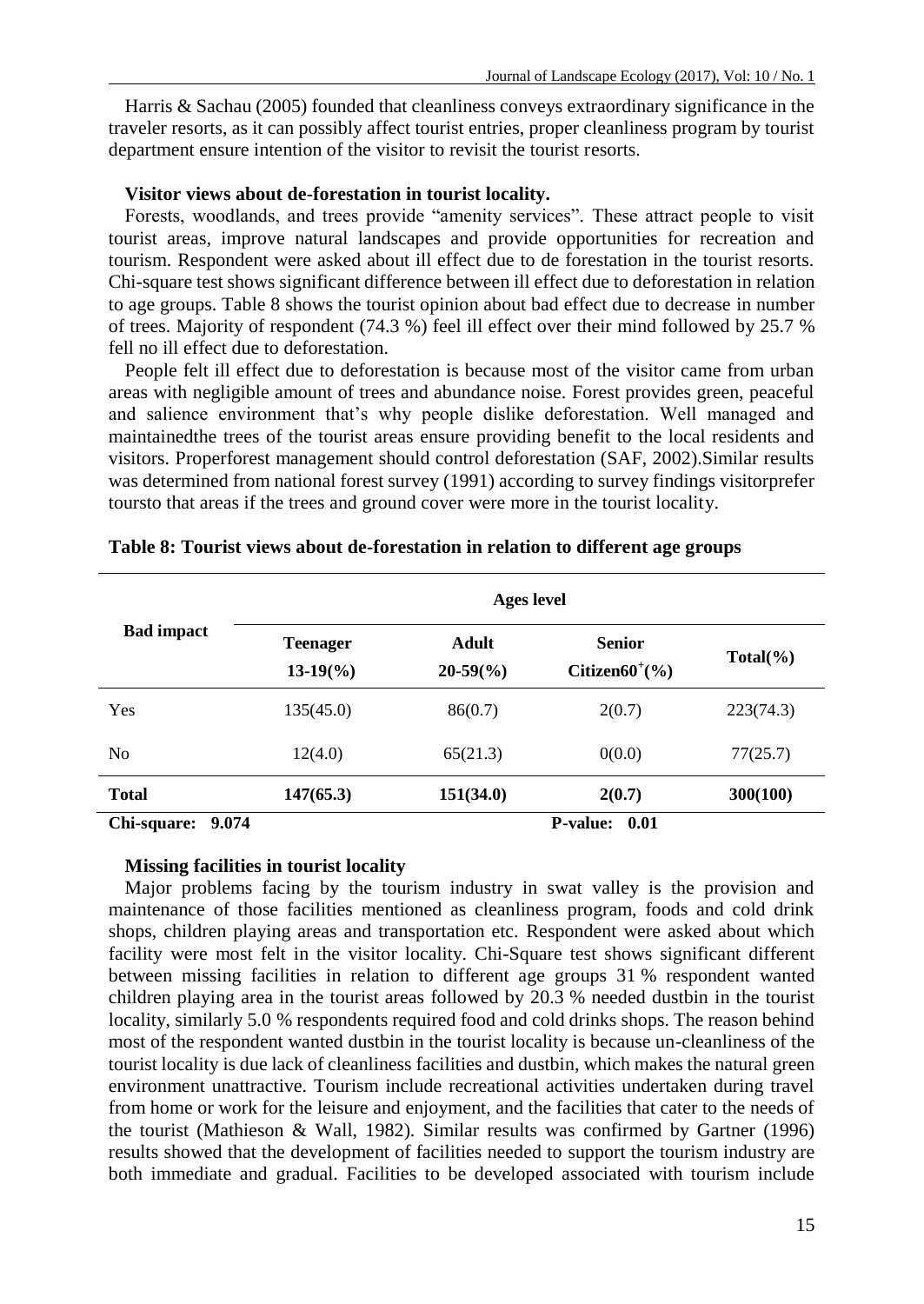accommodations, roads, retail stores and restaurants, tourist attractions, children playing area and waste disposal facilities.

|                           | Age categories        |                      |                                    |             |  |  |  |
|---------------------------|-----------------------|----------------------|------------------------------------|-------------|--|--|--|
| <b>Facilities</b>         | Teenager<br>$13-19\%$ | Adult<br>$20-59\%$   | Senior<br>Citizen $60^{\circ}$ (%) | $Total(\%)$ |  |  |  |
| Access to greenery        | 23(7.7)               | 22(7.3)              | 2(0.7)                             | 47(15.7)    |  |  |  |
| Children playing area     | 8(2.66)               | 36(12.0)             | 0(0.0)                             | 44(14.66)   |  |  |  |
| Dustbin                   | 48(16.0)              | 62(20.66)            | 0(0.0)                             | 110(36.66)  |  |  |  |
| Security                  | 20(6.7)               | 6(2.0)               | 0(0.0)                             | 26(8.7)     |  |  |  |
| Food and cold drink shops | 8(2.7)                | 7(2.3)               | 0(0.0)                             | 15(5.0)     |  |  |  |
| Medicine                  | 17(5.7)               | 7(2.3)               | 0(0.0)                             | 24(8.0)     |  |  |  |
| First Aid                 | 10(3.3)               | 8(2.7)               | 0(0.0)                             | 18(6.0)     |  |  |  |
| Prayer places             | 13(4.3)               | 3(1.0)               | 0(0.0)                             | 16(5.3)     |  |  |  |
| <b>Total</b>              | 147(65.3)             | 151(34.0)            | 2(0.7)                             | 300(100)    |  |  |  |
| Chi-Square:<br>25.67      |                       | <b>P-value: 0.02</b> |                                    |             |  |  |  |

### **Table 10: Missing facilities in tourist resorts in relation to age groups**

#### **Awareness of tourist regarding natural green environment**

Awareness of tourist regarding natural green environment mean to aware people about the importance of tourist area in tourism to the local economy. Respondent were asked to specify the importance of awareness of people regarding protection, conservation of the natural environment. Chi-square test shows significant difference between people awareness in relation to education. From table 13 most of the tourist 75.3 % agreed with awareness of people to conserve and protect natural environment, respectively16.3 % not agree with awareness of people.

The reason behind the majority of people with opinion to aware people because most of the tourist do not care of natural environment by educating them we can control and conserve natural environment to improve the attraction of the locality and enhanced frequency of tourist visit to the locality. Similar results were confirmed byHarvey *et al*. (1995) according to them through various learning program we can instruct nearby and also visitor of the region to secure the characteristic green environment to upgraded traveler area and keep up natural green environment.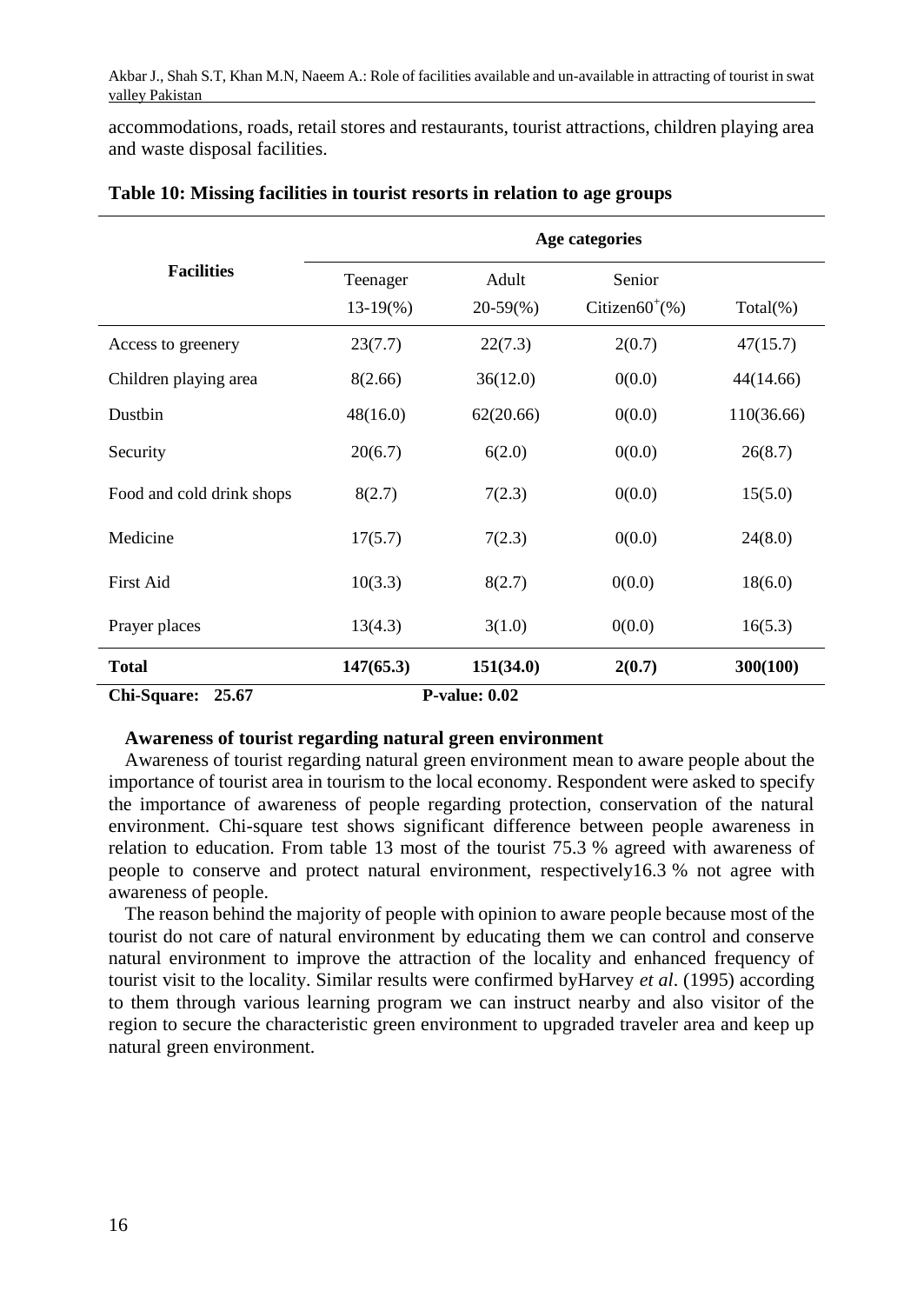|                      | <b>Education</b> |                            |                                 |                 |             |  |  |
|----------------------|------------------|----------------------------|---------------------------------|-----------------|-------------|--|--|
| <b>Awareness</b>     | Secondary<br>(%) | <b>Intermediate</b><br>(%) | <b>Under Graduate</b><br>$($ %) | Graduate<br>(%) | $Total(\%)$ |  |  |
| Strongly<br>Agree    | 6(2.0)           | 11(3.7)                    | 21(7.0)                         | 47(15.7)        | 85(28.3)    |  |  |
| Agree                | 22(7.3)          | 35(11.7)                   | 41(13.7)                        | 43(14.3)        | 141(47.0)   |  |  |
| Undecided            | 4(1.3)           | 10(3.3)                    | 6(2.0)                          | 5(1.7)          | 25(8.3)     |  |  |
| Disagree             | 7(2.3)           | 6(2.0)                     | 8(2.7)                          | 9(3.0)          | 30(10.0)    |  |  |
| Strongly<br>disagree | 4(1.3)           | 6(2.0)                     | 1(0.3)                          | 8(2.7)          | 19(6.3)     |  |  |
| <b>Total</b>         | 43(14.3)         | 68(22.7)                   | 77(25.7)                        | 112(37.3)       | 300(100)    |  |  |
| Chi-Square: 29.00    |                  | <b>P-value: 0.004</b>      |                                 |                 |             |  |  |

**Table 11: Awareness of Tourist Regarding Natural Green Environment**

## **Visitor suggestion regarding improvement of the area**

Visitor suggestion gives new ideas for future improvement in tourist locality. Tourists were asked about new ideas and suggestions regarding tourist area.Chi-Square test shows significant association visitor suggestions in relation to education groups. Most of the respondent (53 %) suggested importance of maintenance in the tourist area to improve natural greenery followed by (26 %) respondent suggested plant nurseries will improve natural greenery

The reason behind majority of the respondents agree with the enhancement of natural greenery through Maintenance is because if maintenance of the tourist resort continues which ensure more improvement in tourist resort as well as natural greenery.

## **Conclusions and recomendations**

The following conclusions are drawn from the survey.

- Major facilities like cleanliness program are absent which helps to improve cleanliness of the locality.
- Cold drinks and stuff food should be provided to ease up tourist needs.
- Tourist department and horticulturist should develop and maintain natural greenery through proper cleanliness program, trees plantations and to avoid deforestation.
- Also to aware local peoples and visitors of the locality how to conserve and protect natural greenery in order to maintain the beauty of the tourist resorts.
- The data further indicates that un-cleanliness (throwing surplus food and other material) is the main problem with the tourist area and this is main cause of reduction of the tourists to that locality. Other reason might be the deforestation in the tourist locality.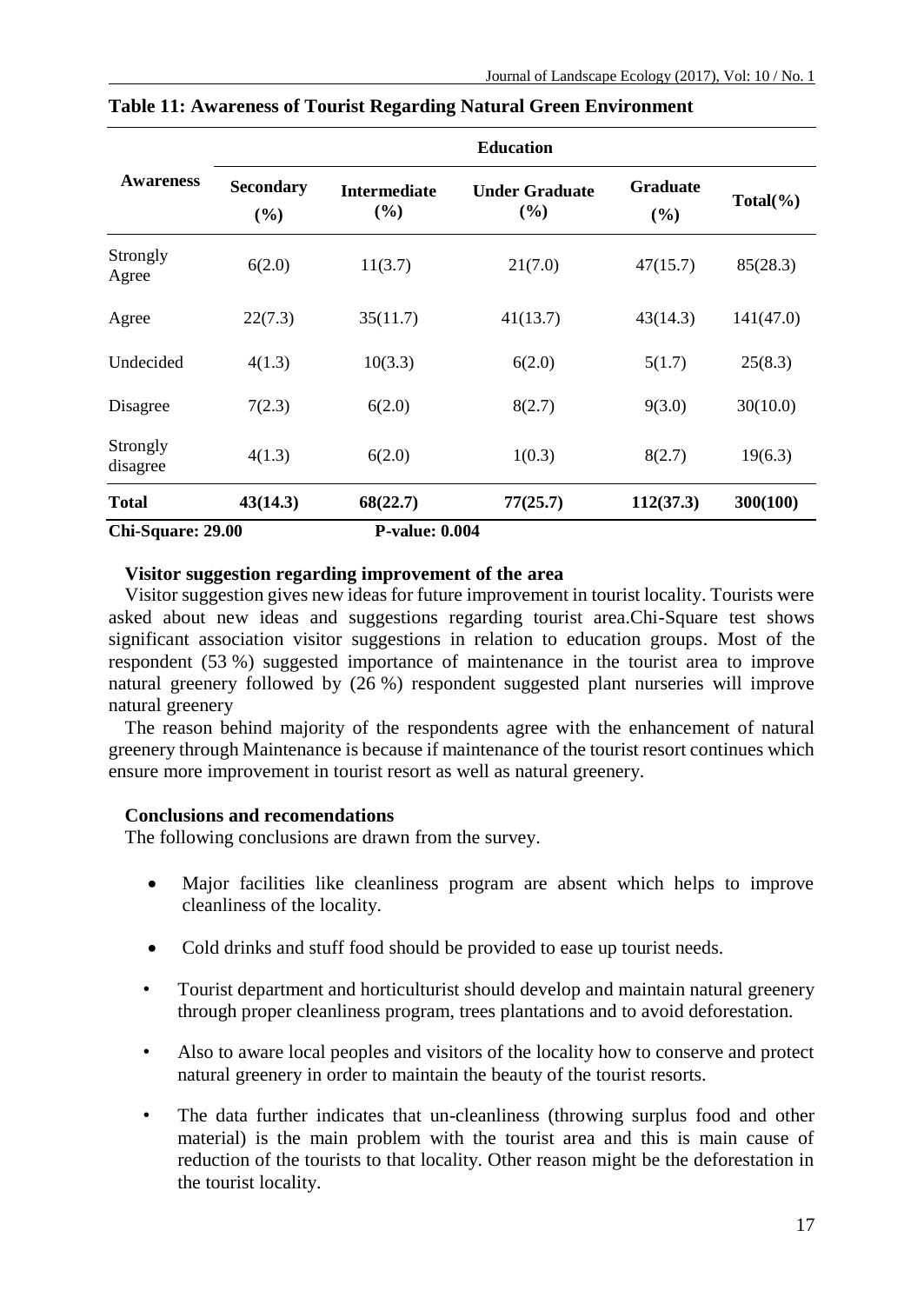- Majority of the respondents were not satisfied with the maintenance and with the availability of the facilities. Dustbin, children playing area, access to natural greenery etc are some of the missed features pointed out by the tourists.
- Most of the visitor argues to aware tourist as well as local people to conserve and protect the green environment by adopting cleanliness habits.

|                               | <b>Education groups</b> |                            |                                 |                        |             |  |  |  |
|-------------------------------|-------------------------|----------------------------|---------------------------------|------------------------|-------------|--|--|--|
| <b>Visitor</b><br>suggestions | <b>Secondary</b><br>(%) | <b>Intermediate</b><br>(%) | Under<br><b>Graduate</b><br>(%) | <b>Graduate</b><br>(%) | $Total(\%)$ |  |  |  |
| Plant nurseries               | 3(1.0)                  | 12(4.0)                    | 23(7.7)                         | 42(14.0)               | 80(26.7)    |  |  |  |
| Maintenance                   | 26(8.7)                 | 37(12.3)                   | 43(14.3)                        | 54(18.0)               | 160(53.3)   |  |  |  |
| Policies                      | 6(2.0)                  | 6(2.0)                     | 5(1.7)                          | 4(1.3)                 | 28(9.3)     |  |  |  |
| Awareness                     | 8(2.66)                 | 13(4.3)                    | 6(2)                            | 12(4)                  | 39(13)      |  |  |  |
| <b>Total</b>                  | 43(14.3)                | 68(22.7)                   | 77(25.7)                        | 112(37.3)              | 300(100)    |  |  |  |

|  |                   |  | Table 14: Visitor suggestion regarding improvement of the area in relation to |  |  |  |
|--|-------------------|--|-------------------------------------------------------------------------------|--|--|--|
|  | education groups. |  |                                                                               |  |  |  |

**Chi-Square: 27.22 P-value: 0.07**

# **REFERENCES**

Anonymus, (2002, March). Analysis tourism management in Pakistan chapter 5 Establishment & Administration Department, NWFP. Retrieved on March 6, 2002 from ULR: prr.hec.gov.pk/chapters/7s-5.pdf.

Aranzabal, I., Schmitz, M. and F. Pineda, (2009). Integrating Landscape Analysis and Planning: A Multi-Scale Approach for Oriented Management of Tourist Recreation. *Environmental Management*, 44(5), 938-951.

Arjun, R., (2013, January). *Components of tourism.* Retrieved on January 24, 2013 from http://www.slideshare.net/ArjunRamesh1/components-of-tourism

Arnberger, A. & R. Eder, (2011). In his study Coping as a Moderator of The Relation between Recreation Hassles and Hiker Satisfaction, including surveys were conducted on trails in Yangmingshan National Park in Taiwan. *Contemporary Manag Res* – pp. 273-286, Vol. 10, No. 4.

Ayeni, D.A., (2012). Landscape element As Important Components of a sustainable built environment. *Developing Country Studies*, 2(8), 33-43.

Bell, C. & J.G.P.G. Lyall, (2002). *The Accelerated Sublime: Landscape, Tourism and*